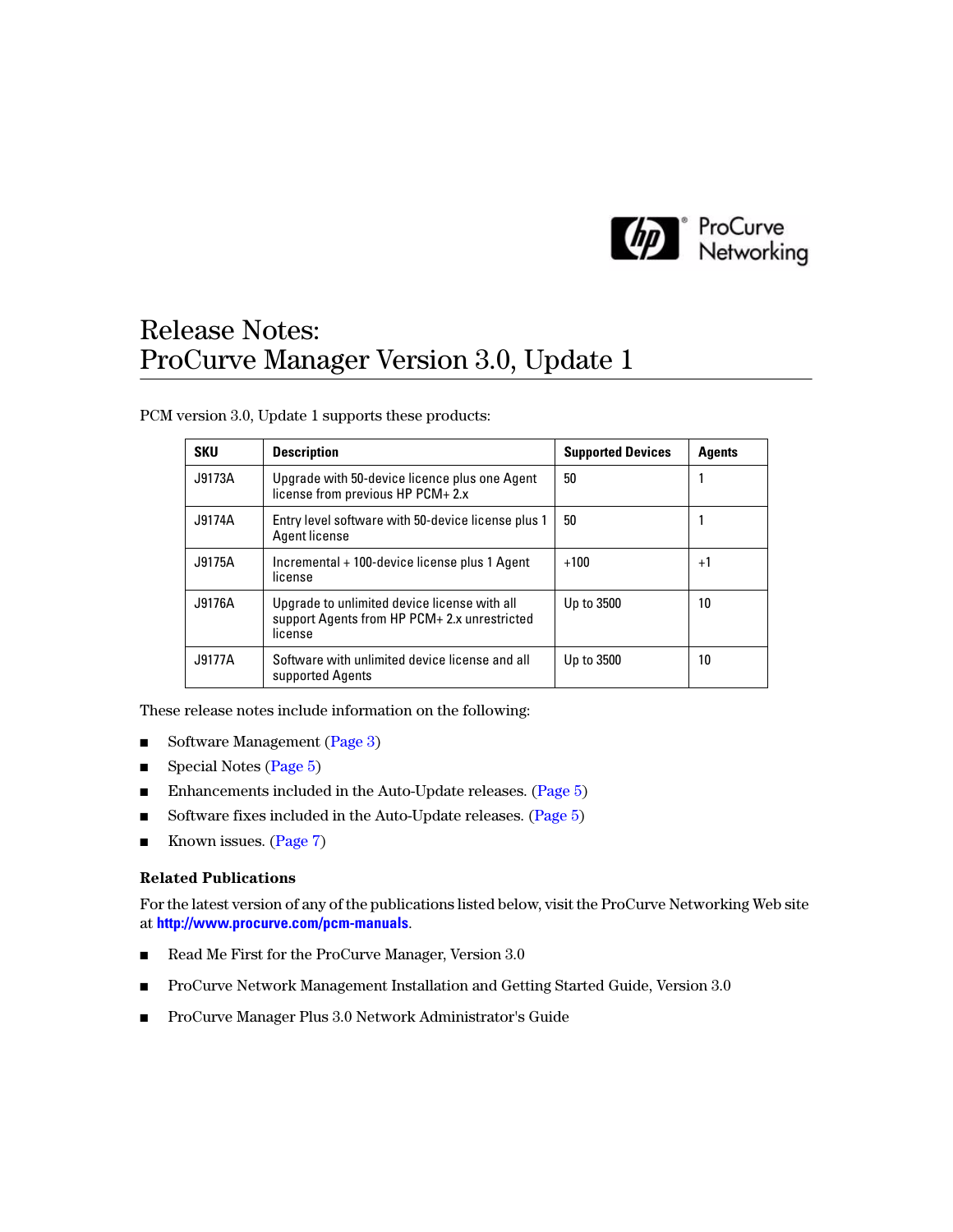#### **© Copyright 2005 - 2009 Hewlett-Packard Development Company, LP. The information contained herein is subject to change without notice.**

#### **Publication Number**

5991-8611a May, 2009

#### **Trademark Credits**

Microsoft®, Windows®, and Windows NT® are US registered trademarks of Microsoft Corporation. Adobe® and Acrobat® are trademarks of Adobe Systems Incorporated. Java™ is a US trademark of Sun Microsystems, Inc.

### **Software Credits**

SSH on ProCurve Switches is based on the OpenSSH software toolkit. This product includes software developed by the OpenSSH Project for use in the OpenSSH Toolkit. For more information on OpenSSH, visit

#### [http:// www.openssh.com.](http://www.openssh.com)

SSL on ProCurve Switches is based on the OpenSSL software toolkit. This product includes software developed by the OpenSSL Project for use in the OpenSSL Toolkit. For more information on OpenSSL, visit

[http://www.openssl.org.](http://www.openssl.org)

This product includes cryptographic software written by Eric Young (eay@cryptsoft.com). This product includes software written by Tim Hudson (tjh@cryptsoft.com)

#### **Disclaimer**

HEWLETT-PACKARD COMPANY MAKES NO WARRANTY OF ANY KIND WITH REGARD TO THIS MATERIAL, INCLUDING, BUT NOT LIMITED TO, THE IMPLIED WARRANTIES OF MERCHANTABILITY AND FITNESS FOR A PARTICULAR PURPOSE. Hewlett-Packard shall not be liable for errors contained herein or for incidental or consequential damages in connection with the furnishing, performance, or use of this material.

The only warranties for HP products and services are set forth in the express warranty statements accompanying such products and services. Nothing herein should be construed as constituting an additional warranty. HP shall not be liable for technical or editorial errors or omissions contained herein.

Hewlett-Packard assumes no responsibility for the use or reliability of its software on equipment that is not furnished by Hewlett-Packard.

#### **Warranty**

See the Customer Support/Warranty booklet included with the product.

A copy of the specific warranty terms applicable to your Hewlett-Packard products and replacement parts can be obtained from your HP Sales and Service Office or authorized dealer.



Hewlett-Packard Company 8000 Foothills Boulevard, m/s 5551 Roseville, California 95747-5551 [www.procurve.com](http://www.procurve.com)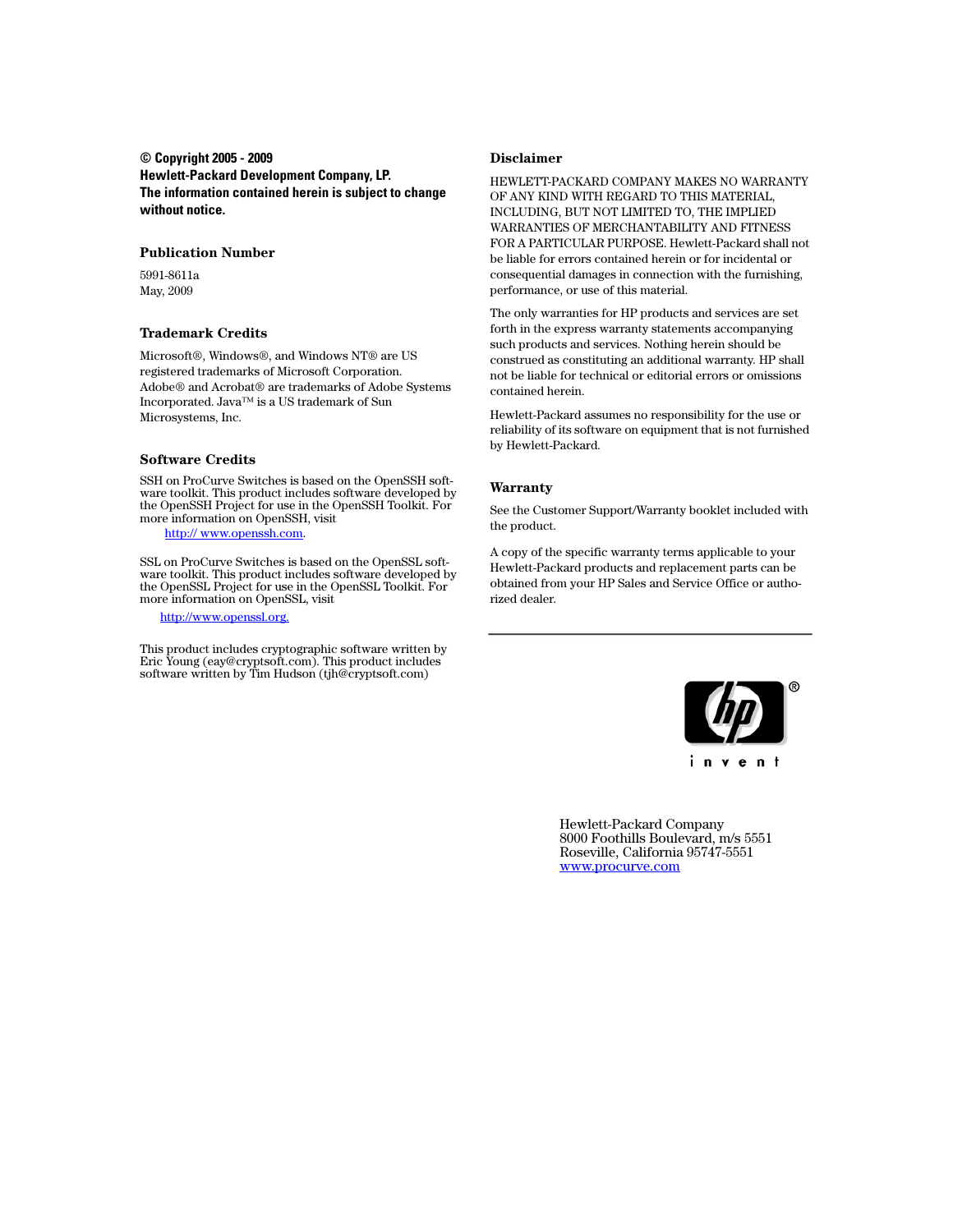## <span id="page-2-0"></span>Software Management – ProCurve Manager 3.0 Updates

If you installed PCM 3.0, this ProCurve Manager update can be installed in the following ways. The installation method is initially configured during PCM installation, but can be changed with PCM Auto Update Preferences. By default, PCM is scheduled to check for automatic updates every Monday and issue an Auto Update event if updates are available.

## **Using Automatic Download and Install**

- 1. Click the **P** Preferences button on the global toolbar to open the Preferences window and select **Auto Updates for PCM** in the left pane of the Preferences window.
- 2. In the right pane, select Download and install automatically.
- 3. To change the schedule when PCM checks for automatic updates, set the Recurrence Pattern.
- 4. Click **Apply** to save your changes and leave the Preferences window open or click **OK** to save your changes and close the Preferences window.

PCM checks the ProCurve ftp server for updates at the scheduled time. If updates are found for PCM or an installed module, PCM automatically downloads and installs the updates.

## **Using Notify if Updates Are Available**

- 1. Click the  $\boxed{2}$  Preferences button on the global toolbar to open the Preferences window and select **Auto Updates for PCM** in the left pane of the Preferences window.
- 2. In the right pane, select Notify if updates are available.
- 3. To change the schedule when PCM checks for automatic updates, set the Recurrence Pattern.
- 4. Click **Apply** to save your changes and leave the Preferences window open or click **OK** to save your changes and close the Preferences window.

PCM checks the ProCurve ftp server for updates at the scheduled time. If updates are found for PCM or an installed module, PCM issues an Automatic Update event (shown on the Agent Groups Events tab). Updates are not installed automatically. To install updates, you must manually initiate the download, as explained below.

### **Manually Installing Updates from the FTP Server**

- 1. Click the **P** Preferences button on the global toolbar to open the Preferences window and select **Auto Updates for PCM** in the left pane of the Preferences window.
- 2. In the right pane, click **Check Now**.
- 3. In the Select Update Mode window, select the Check for updates on the FTP Server option and click **Next**.

PCM must be connected to the internet and, if using a proxy, it must be configured in Network Settings preferences.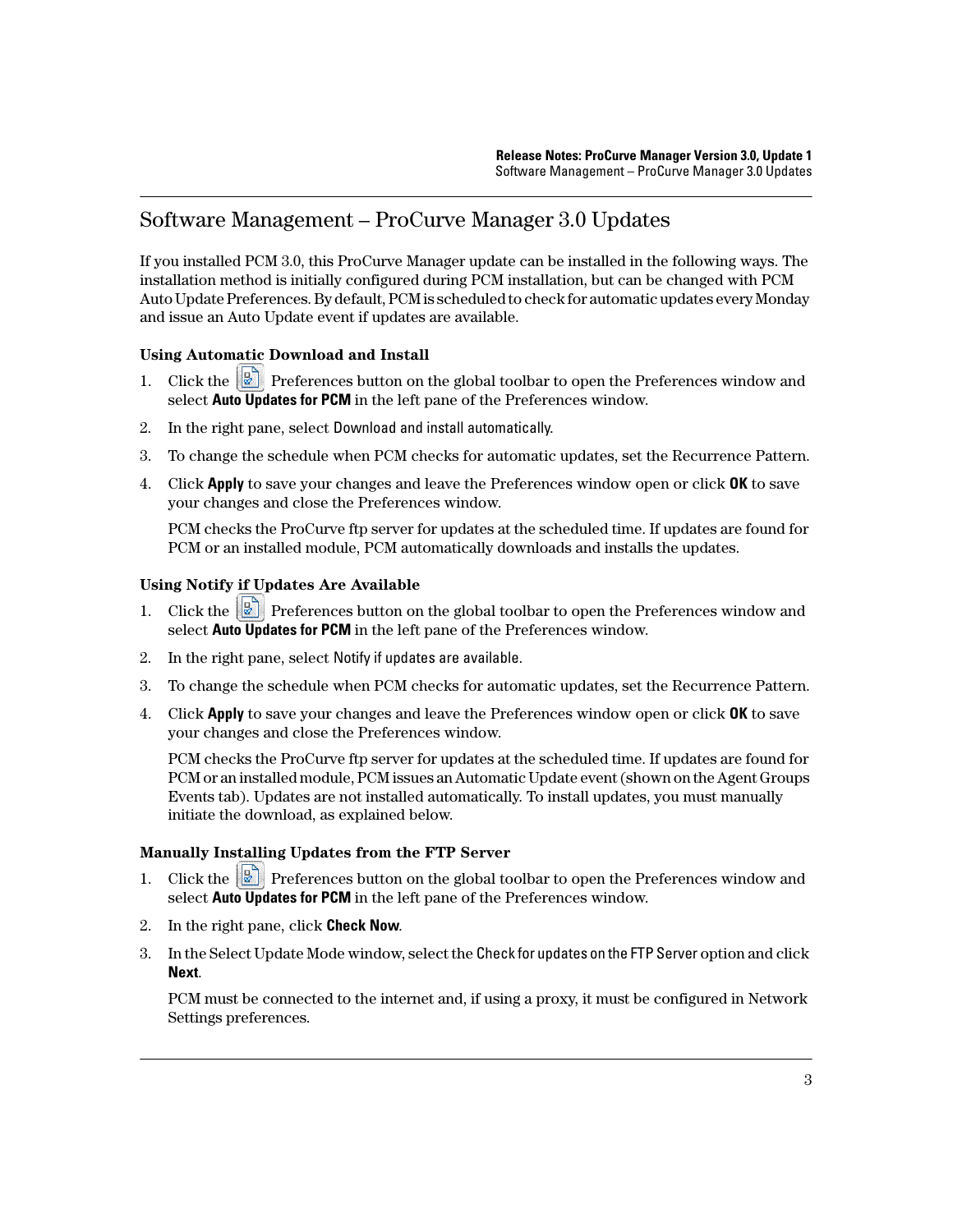### **Release Notes: ProCurve Manager Version 3.0, Update 1**

Software Management – ProCurve Manager 3.0 Updates

- 4. Uninstalled updates are displayed with a check next to each one, which indicates that the update will be installed. Click **Next** to install the update, or if you do not want to install an update, uncheck the box.
- 5. A warning message appears, advising you that any PCM clients will be disconnected. Click **Yes** to continue.
- 6. After the update package is downloaded, you will be prompted to close the PCM Client. Click **Exit** to exit PCM, complete the update, and restart the PCM services.

You can then restart the PCM client and begin using the updated version of PCM.

### **Manually Installing Updates from the Download Folder**

This method does not require an internet connection from PCM. The update can be downloaded from any PC and copied to the PC containing PCM.

- 1. Determine the PCM software version by selecting Help>About ProCurve Manager from the PCM menu.
- 2. Copy the pcm 3–0 update 1.zip file to the \PNM\server\data\download\autoupdate directory. The default PCM server installation directory is: C:\Program Files\Hewlett-Packard\PNM\server on the workstation where PCM was initially installed. (Do not unzip the file.)

[Update files can be downloaded from](www.procurve.com/networkmanagement) www.procurve.com/networkmanagement using any PC and copied to the PC containing PCM.

- 3. Click the  $\boxed{2}$  Preferences button on the global toolbar to open the Preferences window and select **Auto Updates for PCM** in the left pane of the Preferences window.
- 4. In the right pane, click **Check Now**.
- 5. In the Select Update Mode window, select the Check for updates in PCM's download folder option and click **Next**.
- 6. Uninstalled updates in the autoupdate folder are displayed with a check next to each one, which indicates that the update will be installed. Click **Next** to install the update, or if you do not want to install an update, uncheck the box.
- 7. A warning message appears, advising you that any PCM clients will be disconnected. Click **Yes** to continue.
- 8. After the updates are installed, you will be prompted to close the PCM Client. If you do not exit PCM manually, after a few moments PCM automatically shuts down. Click **Exit** to exit PCM, complete the update, and restart the PCM services.

You can then restart the PCM client and begin using the updated version of PCM.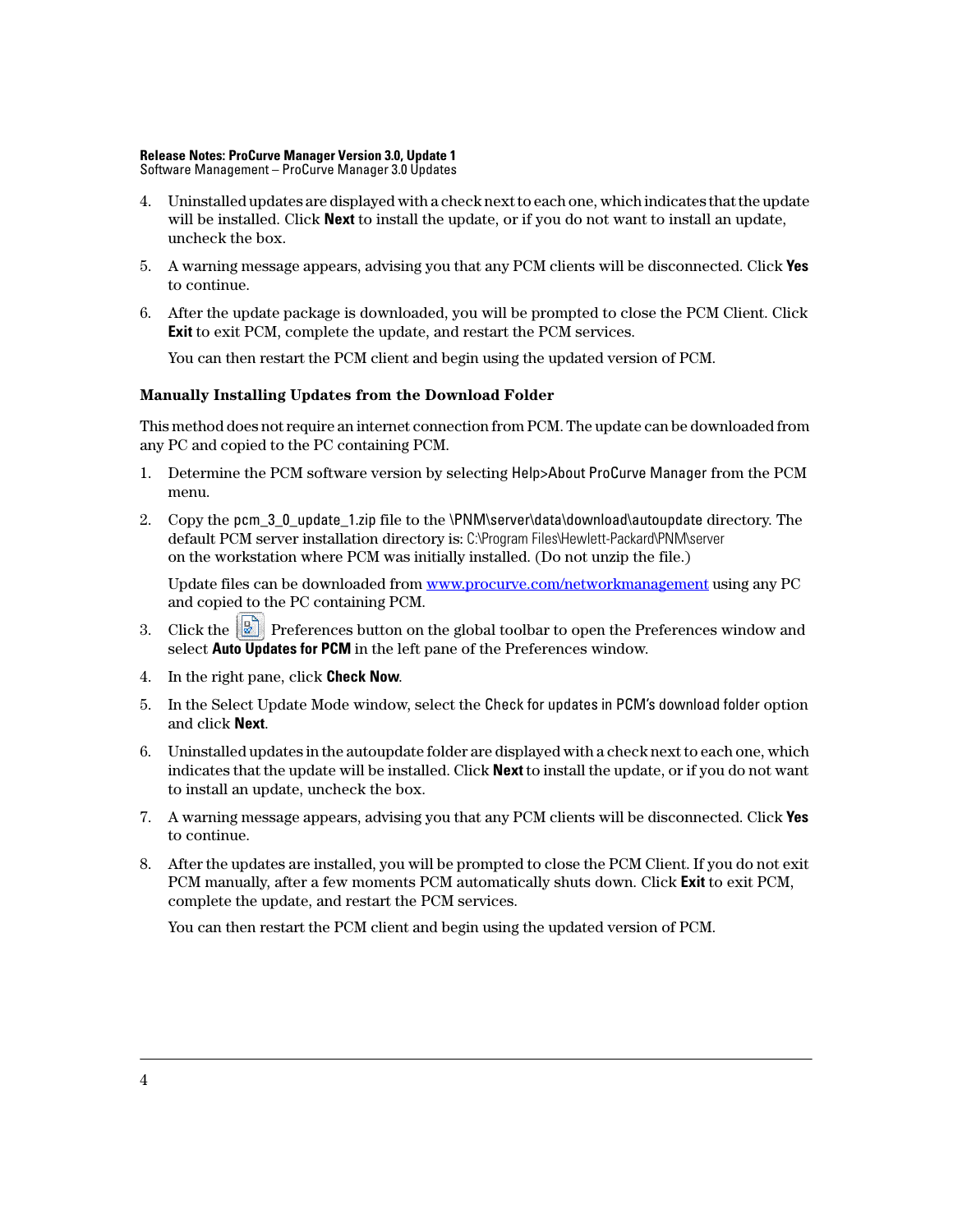## <span id="page-4-2"></span>Special Notes

ProCurve Management software is not localized for non-English versions of Windows.

## <span id="page-4-0"></span>PCM 3.0 Enhancements

## Update 1

No enhancements in PCM 3.0 AU1.

## <span id="page-4-1"></span>Software Fixes in PCM 3.0 Updates

Update 1

The following PCM problems were resolved in PCM 3.0 Update 1:

**Port classification (PR\_17281)** — In Port Classification screen, 'Remote Port' info is sometimes missing.

**Discovery (PR\_18457)** — User has difficulty finding Discovery preferences.

**Find Node (PR\_18202)** — Find Node utility method (FindNode::getDnsName()) Does Not Limit Thread Creation.

**Security Access (PR\_18694)** — Excessive bursts of "Security Access Violation" events from switch devices are being reported in PCM.

**Software Update (PR\_18855)** — Software Update Wizard failed when enabling TFTP client for HP ProCurve Switch 2600 and 5300 series.

**Database (PR\_38981) — Failed database corruption caused by antivirus software cannot be auto**repaired.

**Database (PR 19118) — Timestamp information included with user message when database** corruption event occurred.

**CPU Utilization (PR\_37688)** — High CPU utilization by the Local Agent.

**Policy Manager (PR\_17831)** — Local PCM Client memory spikes and hangs after browsing on the Policy Manager Window.

when PCM server is supporting the maximum limit of agents and devices.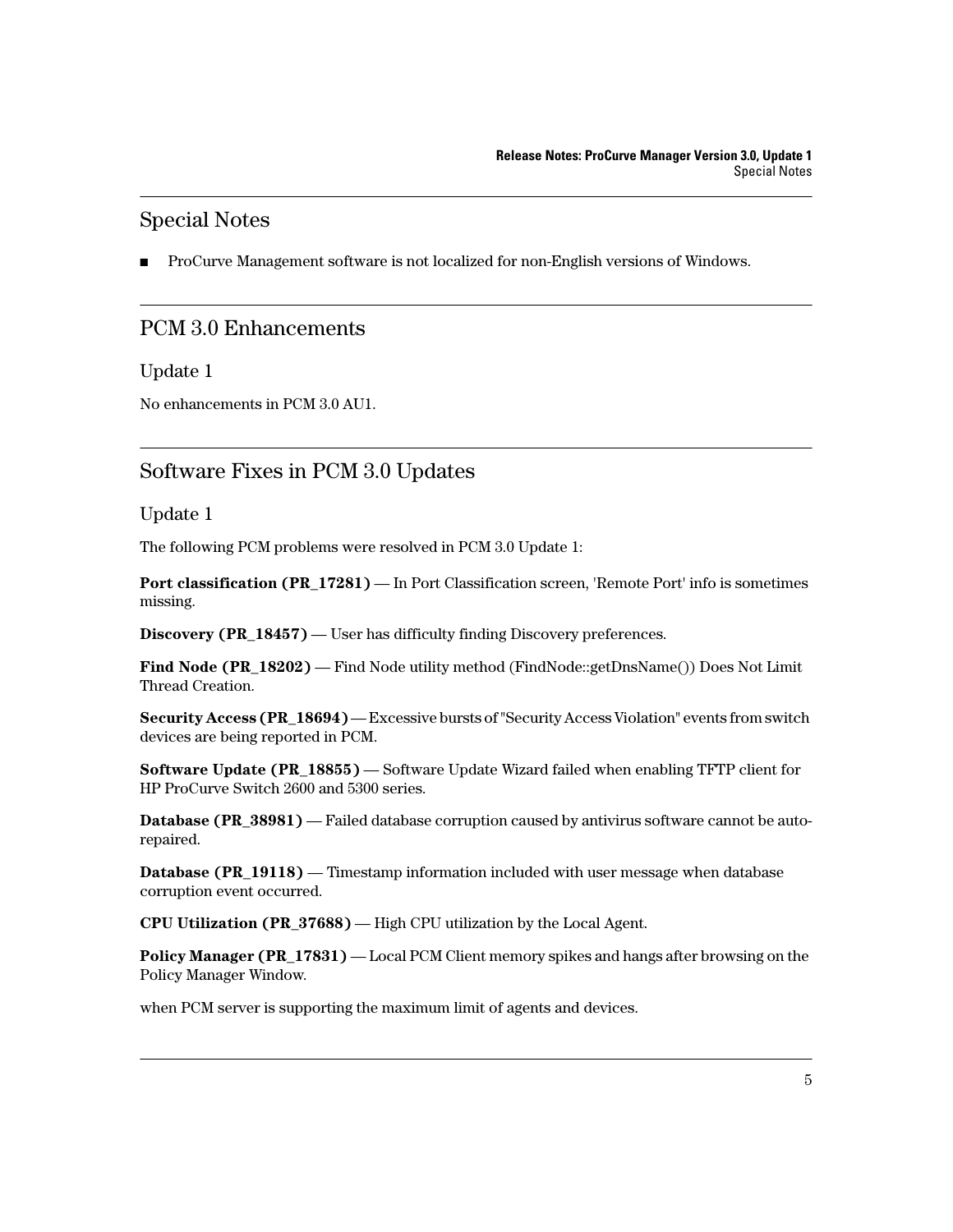#### **Release Notes: ProCurve Manager Version 3.0, Update 1** Software Fixes in PCM 3.0 Updates

**Custom Groups (PR\_37844)** — A heavy loaded system may cause devices not to be added to a custom group when the custom group is created during the add process.

**Events (PR 37771)** — Remaining events from a database failure or sever shutdown are captured and reloaded into event tables during server startup.

**Archive (PR\_18444)** — Archived files disappear when Event-triggered trimming occurs.

**Events (PR\_18426)** — Events->Default setting for syslog archival does not work properly.

**Events (PR 18523) — The event triggered trimming threshold value was not applied during** migration from PCM 2.x to PCM 3.0.

**Policy Manager (PR 16445)** — From and To fields in Send Email action accepted invalid email addresses as being correct.

**Reports (PR 37956)** — Event rate sampling report may suddenly stop working is under heavy load or after running for a long period of time.

**Traps (PR\_38336)** — The trap definition files (.trp) for the AP520 de-authentication and disassociate traps are missing a MAC-type definition, resulting in the trap not decoded correctly.

**Custom Groups (PR\_17188)** — Selecting both "Only add edge port" and "Only add inter-switch ports" check boxes for a custom group may prevent devices from being added to the customer group.

**Agent Group (PR\_18069)** — The PCM remote agent is unable to establish a connection to the PCM server if the default agent group is deleted.

**CIP (PR\_18439)** — Configurable Integration Platform (CIP) utility not functioning after adding Web application with a special "dot" character in the application name.

**Agents (PR\_18133)** — After setting the Discovery-> Restrict to IP Address Range in the Agent Manger and restarting the agent causes discovery of devices outside of the required IP range.

**Discovery (PR\_18352)** — Changing the device default communication parameters when rediscovering a device does not update the database with the new credentials.

**Configuration Manager (PR\_16430)** — IP pool substitution does not work when deploying template on the same type of device.

**Policy Manager (PR\_11683)** — User needs to run the VLAN policy twice to create a new VLAN if the VLAN count exceeds the maximum number of VLANs selected.

**VLAN Manager (PR\_16340)** — Sorting option with VLAN Id does not work as expected in Show VLAN.

**Auto Update (PR\_17693)** — When the Schedule Auto Update is performed, the Update history shows the update mode as Manual.